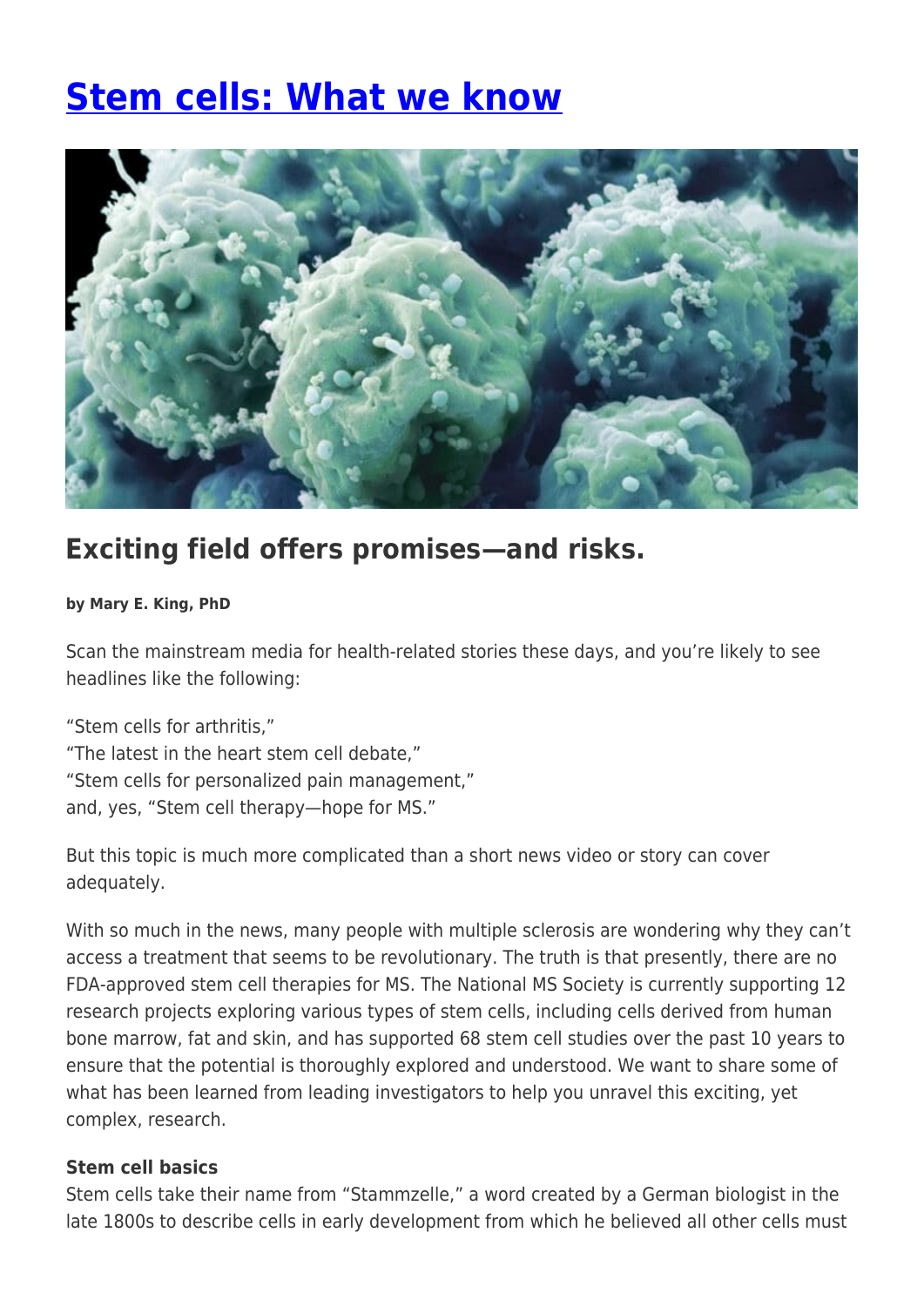stem. Today we know that stem cells have two very important abilities: They are cells that can divide to make unlimited copies of themselves and, under the right conditions, they can change ("differentiate") into the specialized cells that make up our tissues and organs. Stem cells can be isolated from many different tissues in the body, not just those from embryos.

Some types of stem cells have the ability to develop into any type of cell in the body, while others can only become certain types of specialized cells. In MS, much of the stem cell research focuses on creating specialized cells that have the potential to fix an immune system that is mistakenly attacking myelin, or to repair damage to myelin to restore nerve signaling.

There are four main categories of stem cells that may have applications for MS:

**Tissue-specific stem cells.** Sometimes called "adult" stem cells—referring to the stage of growth of the cell, not the person or organism that hosts them—these are found in some tissues or organs, including the heart, lungs, skin, brain, sperm and eggs. While these cells can differentiate, they are limited to a few types of specialization, depending on where the tissue-specific cell originates. Those found in the brain, for example, can become neurons, astrocytes or oligodendrocytes. Neurons are cells that process and transmit information through electrical and chemical signals in the nervous system. Oligodendrocytes are cells in the brain and spinal cord that conduct many support and cleanup activities to improve brain function. Astrocytes create the nerve-protecting myelin sheath that is damaged by the immune attack in MS.

**Embryonic stem cells.** Probably the most well-known and most controversial type of stem cell is derived from a blastocyte, a ball of 150 to 200 cells that forms at the very beginning of embryo development. Under the right laboratory conditions, embryonic stem cells all have the ability to become any type of cell, so they are referred to as pluripotent stem cells.

**Induced pluripotent stem cells (iPSC).** In 2007, scientists figured out how to program skin cells and other cells to transform—in a sense, to move backward in time, so they could become pluripotent, much like embryonic stem cells. This means investigators now have a powerful research tool, a way to make the rough equivalent of human embryonic stem cells from skin and other cells without using embryos. These iPSC, like embryonic stem cells, have the capacity to become other kinds of cells (including brain cells) under the right conditions in the laboratory.

**Mesenchymal stem cells (MSC).** A fourth type of stem cell is commonly isolated from bone marrow, blood or fat cells. MSC have broader abilities, under the right laboratory conditions, to become cells normally found in very different types of tissue, such as bone, cartilage or fat. In some experimental circumstances, MSC also appear to be able to modify immune functions.

## **Stem cells in MS research**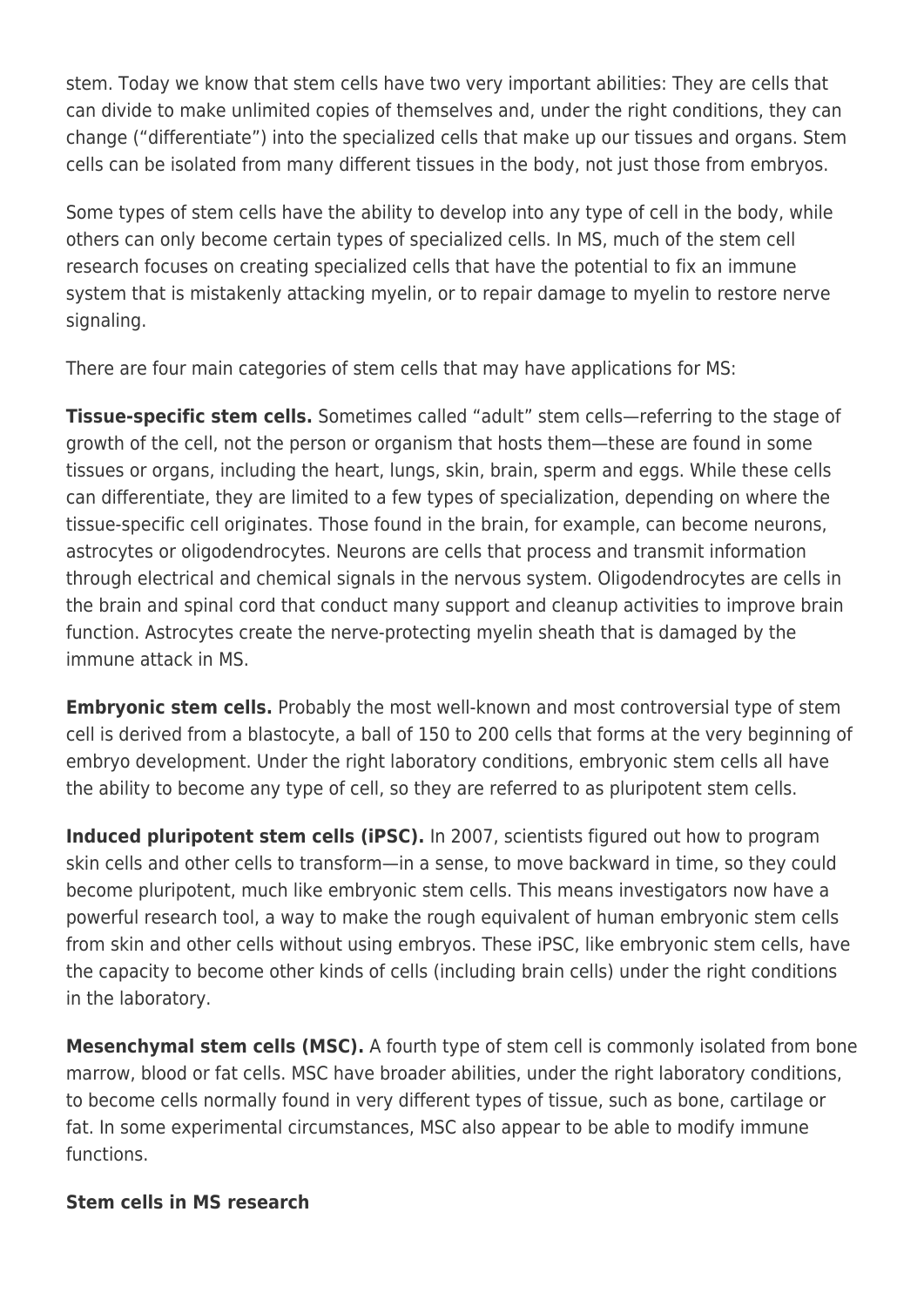The entire field of stem cell research in MS is rapidly expanding in many different directions. Here are just a few of the promising new avenues and results.

# **1. Trying to reboot the immune system.**

This method aims to use a **hematopoietic stem cell transplant (HSCT)** to replace cells in the bone marrow that give rise to circulating immune cells in the blood, in an effort to slow or stop MS.

Bone marrow, a spongy tissue deep inside some of our bones like the hip and thigh, contains special types of tissue-specific stem cells called **hematopoietic stem cells**. These stem cells differentiate to become key parts of our blood—red cells, platelets and white (immune) blood cells, all of which are continuously released into our bloodstream. A small number of the stem cells are also released into the bloodstream.

# **Stem cell clinics: What you need to know**

As stem cell research progresses, people worldwide have become excited about the potential applications of stem cell therapy for treating MS and other disorders, and stem cell therapy clinics in the United States and around the world have proliferated.

However, despite claims, none of the clinics so far have provided medical evidence that their treatments work or are safe. In the field of MS, many experts have expressed concerns about these clinics.

In addition to the lack of clinical evidence of success, experts are concerned that in many countries, stem cell clinics are not held to strict sanitary guidelines and are allowed to operate without oversight related to the safety of their procedures. Also, the sources of the stem cells they use are not always made clear, nor are the procedures they use to derive the stem cells or ensure they are free from infectious agents. Find additional information on stem [stem cell clinics](http://www.nationalmssociety.org/Research/Research-News-Progress/Stem-Cells-in-MS/Stem-Cell-Clinics-Questions-to-Ask) and [stem cell safety](http://www.nationalmssociety.org/About-the-Society/News/Study-Shows-Expansion-of-Stem-Cell-Clinics-in-the).

HSCT has been used successfully to treat diseases originating in bone marrow cells, like leukemia. Because immune cells form in bone marrow, HSCT research expanded to other diseases that involve problems with immune function, including MS. Many different approaches to HSCT have been developed. Some involve a milder form of immunosuppressive medication that leads to only a partial destruction (called **nonablative** treatment) of bone marrow, while others use stronger medications and completely wipe out the bone marrow (**ablative**). In both cases, stem cells are intravenously returned to the individual to reconstitute the bone marrow in an effort to "reboot" the immune system. In MS, the primary goal is to stop the attack on myelin.

As Dr. Bruce Bebo, executive vice president of research for the Society, points out, however: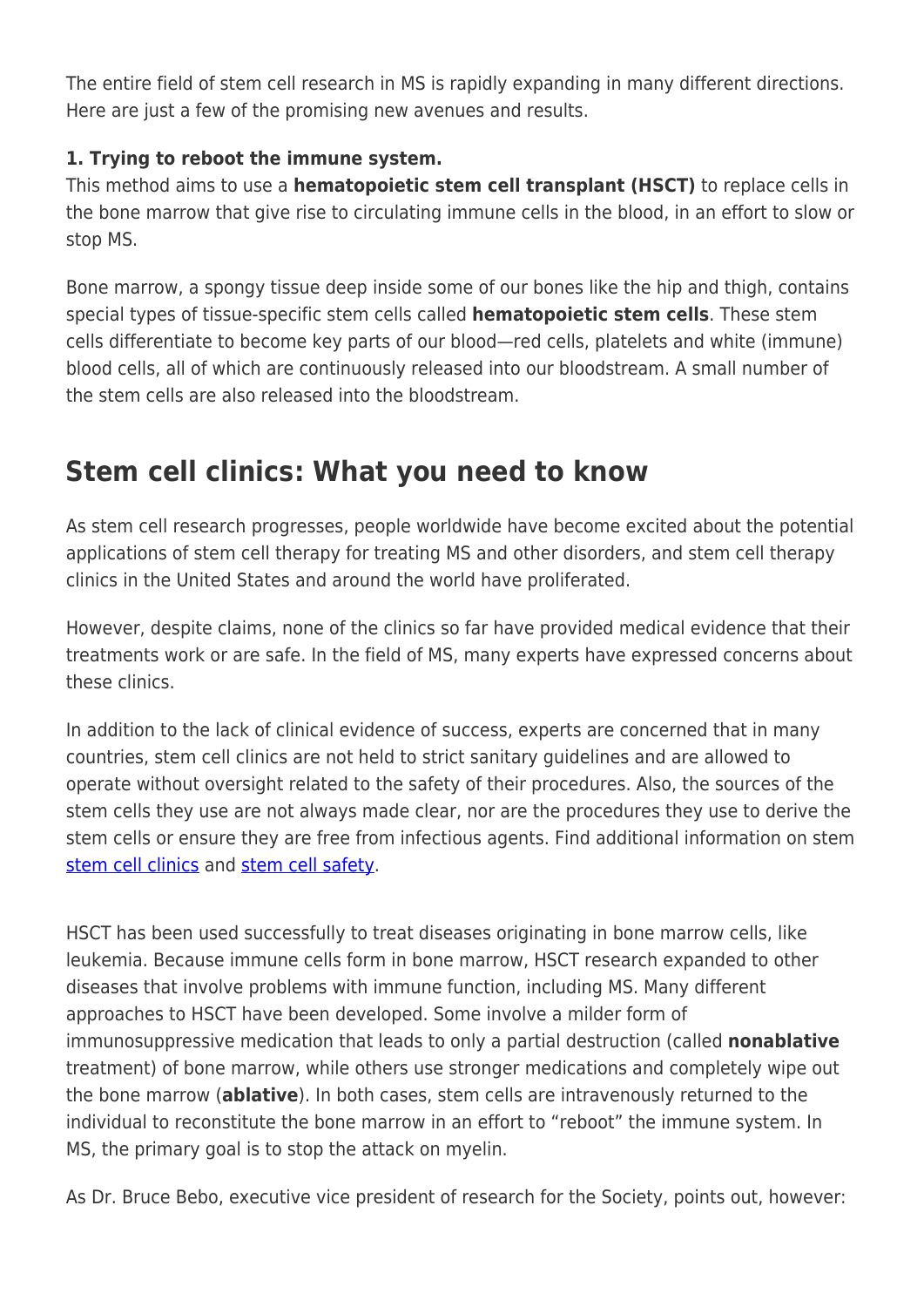"Published data suggest that this approach is most likely to work in people who have aggressive relapsing-remitting MS (RRMS). In contrast, there is a lack of good evidence that this approach will work in progressive MS. This might be because progressive MS is driven more by degeneration of nerve cells and fibers than by inflammation."

One recently published clinical trial of HSCT in MS made international headlines. Drs. Mark Freedman and Harold Atkins, along with colleagues from The Ottawa Hospital and the University of Ottawa, conducted a phase 2 clinical trial in which they isolated stem cells originating in the bone marrow from the blood of 24 people with early, aggressive, relapsing MS. The individuals then received ablative treatment, followed by HSCT. Twenty-three of the participants had no clinical relapses and did not develop new brain lesions during their fourto 13-year follow-up, eliminating the need for additional MS medications. Seventy percent of the participants had a complete halt in disease progression, and 40 percent had some sustained improvement of symptoms such as vision loss, muscle weakness or balance issues. However, one person died from the procedure. These results were published in the lune 9 issue of **The Lancet**.

"While these are very exciting results, it is important to emphasize that this was a small study in only 24 people who had very early and very aggressive disease. They had no other options for treatment," says Dr. Freedman. All of the study participants had previously experienced disease progression despite having been treated with available MS diseasemodifying therapies for at least a year, and they had very poor prognoses. Additional clinical trials are needed to identify the optimal approach and to clarify which individuals are the best candidates, Dr. Freedman adds.

"This is a very risky, very complex procedure" that should only be performed at highly specialized centers that have expertise both in HSCT and in the management of MS, and that have a very good track record for safety both during and after the transplant, Dr. Freedman emphasizes. He encourages individuals with questions about HSCT to talk with an experienced MS neurologist about whether they are appropriate candidates for this type of clinical trial.

Dr. Richard Burt, chief of the Division of Immunotherapy at Northwestern University's Feinberg School of Medicine in Chicago, is testing HSCT in a randomized clinical trial of people with RRMS for whom first-line therapy was unsuccessful. His team's approach does not ablate the bone marrow, but does "knock down" the immune system. The trial is enrolling only individuals with RRMS because the goal is to stop MS while it is in a primarily inflammatory stage. Repeated inflammatory attacks on myelin and nerve fibers are characteristic of active RRMS, but not as common in primary or secondary progressive MS. Dr. Burt has reported early data suggesting this approach may reverse disability and improve quality of life in these carefully selected individuals.

Dr. Bebo also stresses that there are many risks in HSCT, especially for developing dangerous, life-threatening infections when the first step—bone marrow ablation—destroys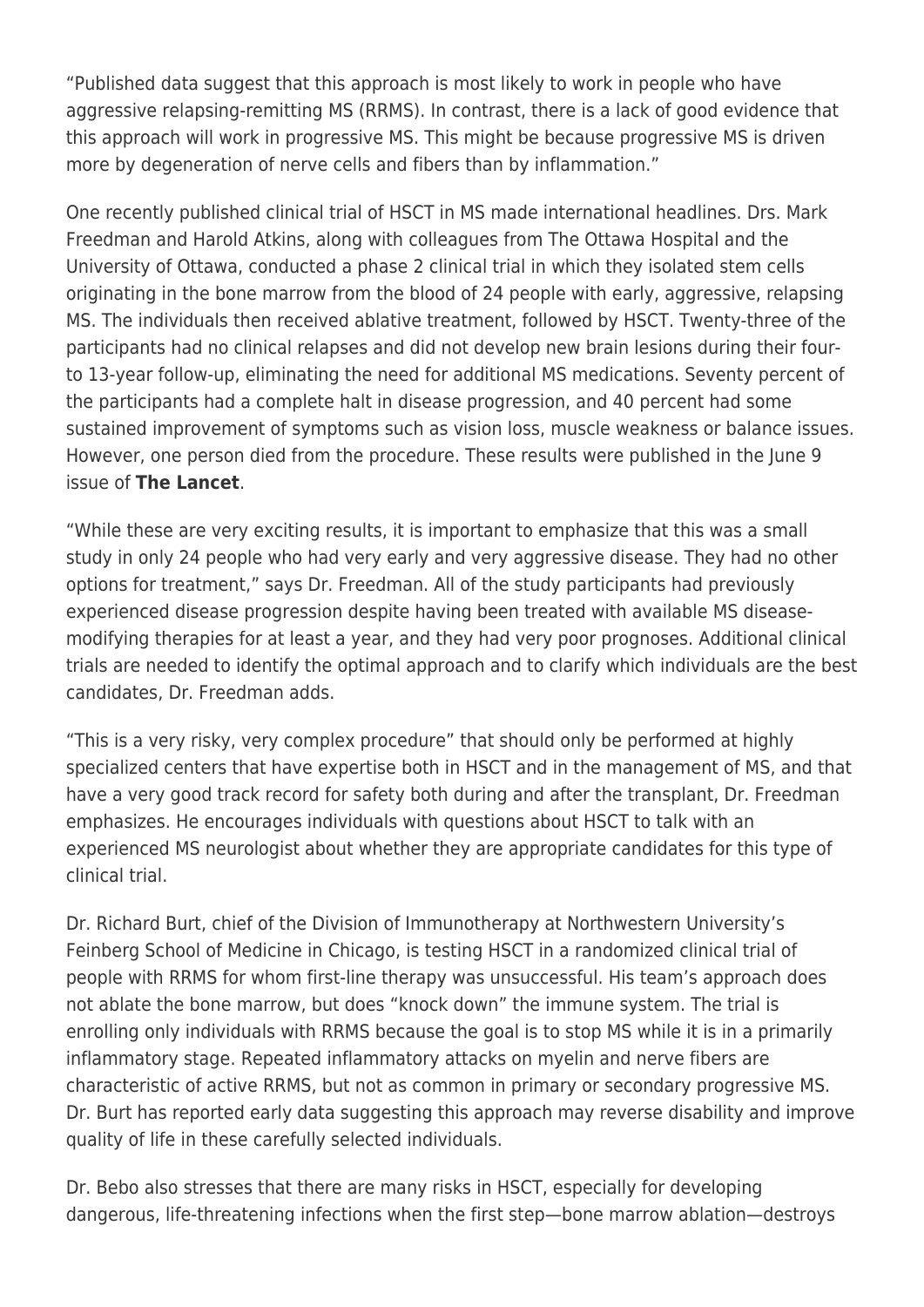the immune system. People who have undergone HSCT for any reason, including in research trials for MS, have also developed autoimmune thyroid diseases, he states, for reasons that aren't completely understood. The risk of developing other, more serious autoimmune diseases is also higher.

Dr. Bebo adds, "The findings from these preliminary trials are quite promising, but we need larger, placebo-controlled trials so we can clarify the benefits and risks and determine who is most likely to be the best candidate for this treatment." There is still insufficient evidence for how the HSCT approach compares to treatment with the more powerful disease-modifying therapies currently approved for MS.

# **2. Stem cells to promote repair.**

Another aim of research in MS is to figure out how to use stem cells as tools to aid in the repair of damage that has already occurred to myelin. Here, the long-term goal is to isolate stem cells and convert them into specialized cells, then introduce the specialized cells back into the bloodstream or directly into the spinal fluid to stimulate repair of MS damage. It's still not known which, if any, stem cells may be valuable for promoting myelin repair, so research is ongoing using several different approaches. Researchers are also working on figuring out **how** transplanted cells may promote repair, with the goal of finding alternative approaches to stimulating the body's own repair cells.



**Researchers continue to push the envelope when it comes to stemcell therapies for MS. Some are looking into ways to transform stem cells "harvested" from people with MS into specialized cells that then could be re-injected to reverse the damage.**

Dr. Saud Sadiq of the Tisch MS Research Center of New York has transplanted stem cells derived from bone marrow into people with progressive forms of MS. His laboratory created a specialized form of MSC, called MSC-neural progenitor cells, which can become certain types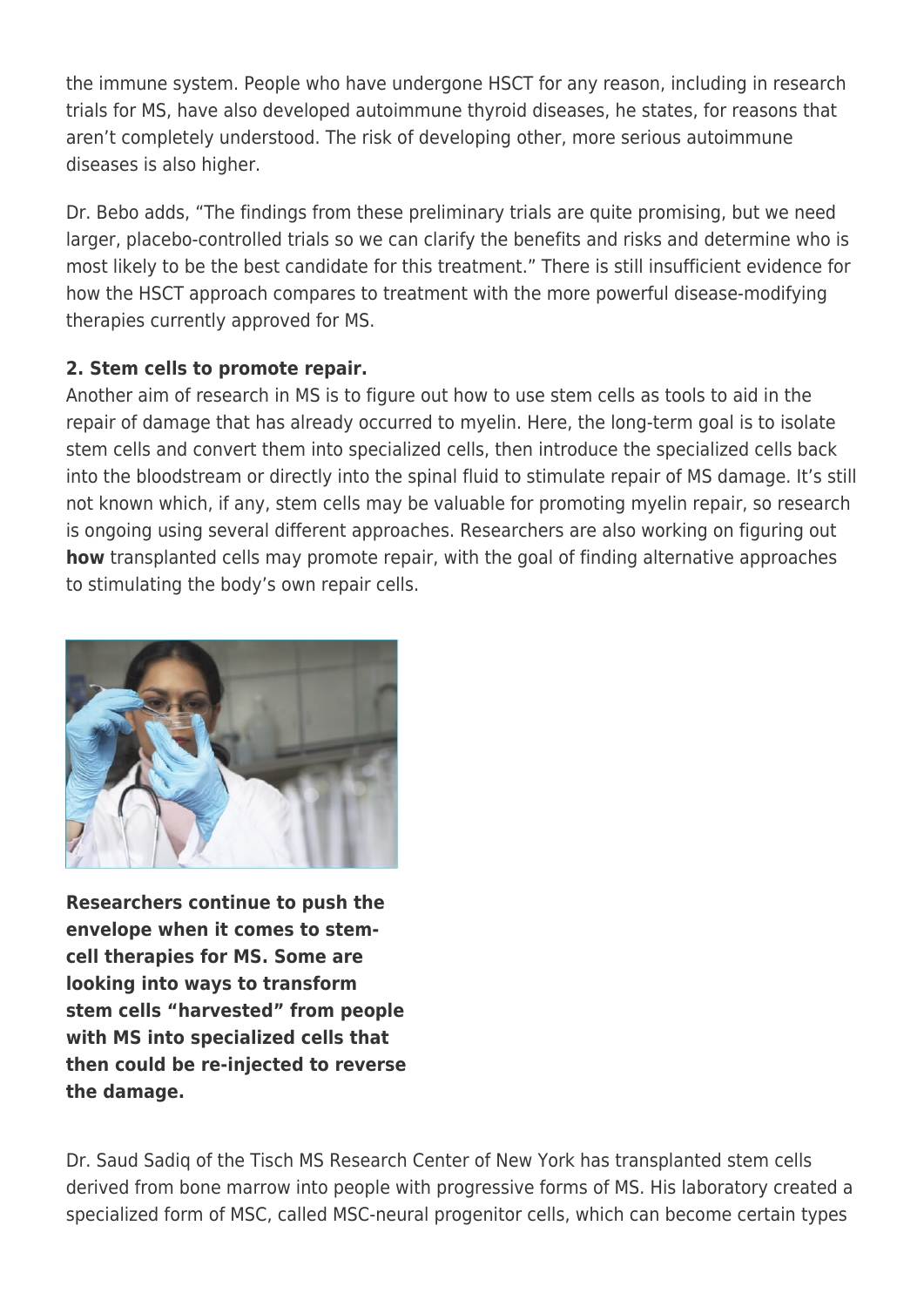of brain cells. Following positive results in mouse studies, Dr. Sadiq and his colleagues conducted a phase 1 clinical trial in 20 individuals with relatively stable progressive MS. Preliminary results, presented at the April 2016 meeting of the American Academy of Neurology, indicate some improvement in Expanded Disability Status Scale (EDSS) scores, upper extremity function and bladder function. Headache and fever were the most frequent side effects. Once the phase 1 trial is completed, Dr. Sadiq plans to advance this treatment to a larger phase 2 trial to further evaluate safety and efficacy.

Dr. Jeffrey Cohen of the Cleveland Clinic's Mellen Center for Multiple Sclerosis Treatment and Research conducted a phase 1 study to test whether infusing an individual's own mesenchymal stem cells could inhibit immune mechanisms and boost conditions that foster natural tissue repair in people with relapsing forms of MS. No serious safety concerns were reported, and he is planning a phase 2 trial to continue this research.

Dr. Marius Wernig of Stanford University is collaborating with Dr. David Rowitch of the University of California at San Francisco to devise new ways to generate oligodendrocyte precursor cells (OPCs) from human skin cells. OPCs are cells that become oligodendrocytes, the type of brain cell that makes myelin. They hope to do this either directly (that is, convert skin cells to OPCs) or in two steps, by first creating iPSCs from the skin cells and then converting those to OPCs.

While Dr. Wernig's stem cell research is at a more basic, preclinical stage, the hope is to someday take skin cells from a person with MS using a simple skin biopsy. The cells would be converted into oligodendrocytes and returned to that individual to repair damaged neurons without risking rejection as foreign cells. "In mice, OPCs transplant well when injected into the brain," Dr. Wernig explains. "They grow, make more copies of themselves and migrate very well throughout the brain. That's the hope in the human brain." However, he cautions that for MS, this approach would have to be combined with a treatment that modulates the immune system, because of the presumed immune attacks that would occur against newly formed myelin. Dr. Wernig is funded by the National MS Society with support from the National Stem Cell Foundation and the Donald C. McGraw Foundation.

Other researchers, such as Dr. Steven Goldman of the University of Rochester, are investigating more ways to transform stem cells "harvested" from people with MS into specialized cells that then could be re-injected to reverse the damage. Dr. Goldman is developing a collaborative network of scientists to focus on stem cell–derived approaches to generating OPCs for potential therapy for progressive forms of MS.

## **3. Stem cells for other MS research**

Stem cells can also be a valuable tool for basic research to better understand the disease. Dr. Valentina Fossati, of The New York Stem Cell Foundation Research Institute, is a young researcher who turned her attention to MS when she developed the disease herself. Dr. Fossati received a National MS Society Pilot Research Award to create better model systems to improve basic research in MS. "Myelination is a complex, fascinating, dynamic process,